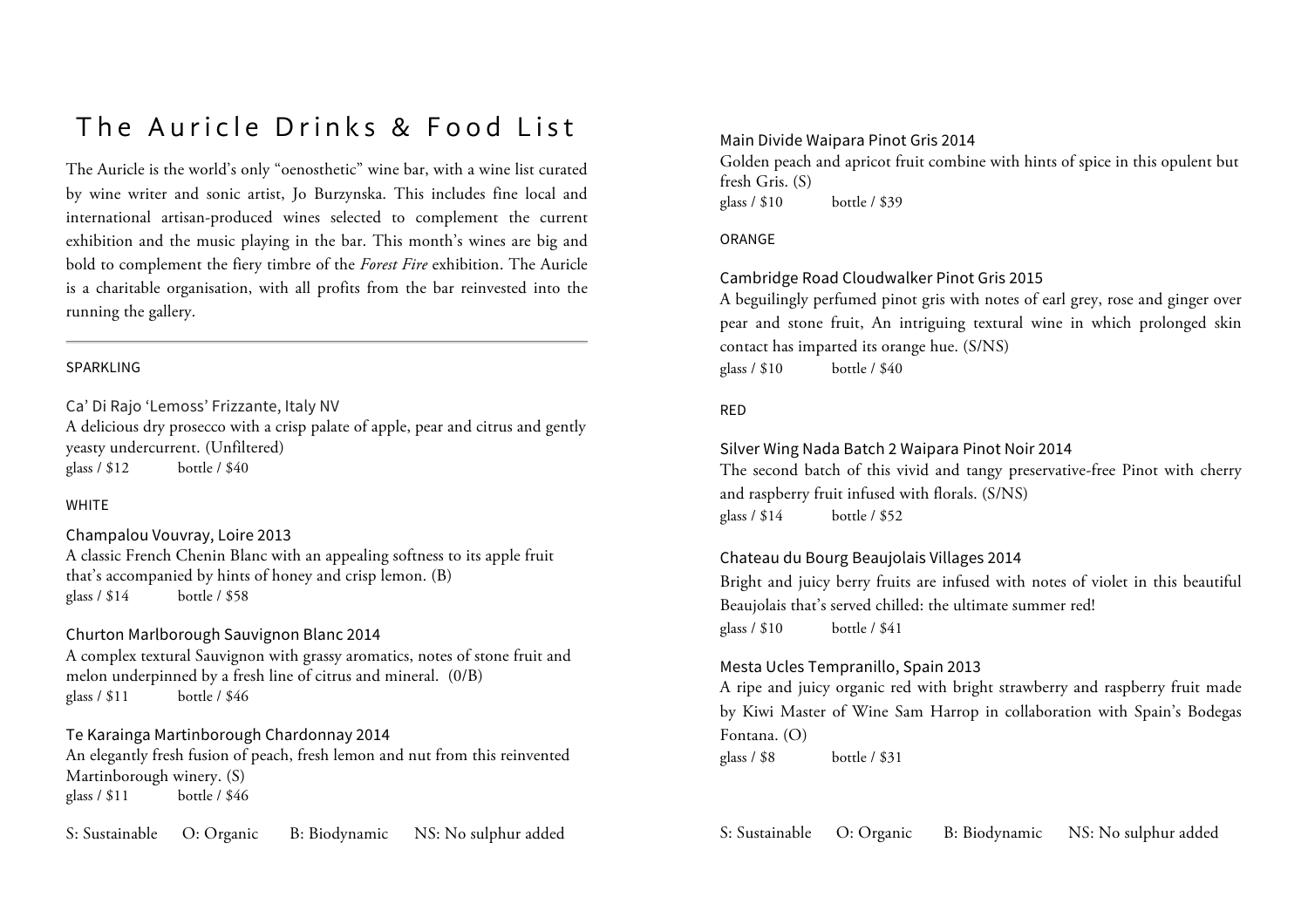#### ECLECTIC WINES BY THE BOTTLE WHITE

Domaine Bruno Lupin Cru Frangy Roussette de Savoie France 2013

Pear, gingerbread, spice, honey and hint of nougat notes combine in a rare and delicious wine made from a grape indigenous to France's Savoie region (O)

bottle / \$62

## Pegasus Bay Waipara Gewürztraminer 2012

For those looking for a richer white, this is a mouthfilling Gewürz with notes of musk, guava and citrus zest threaded with aromatic spice and jasmine florals.  $(S)$ 

bottle / \$55

## ORANGE

Cos Rami Bianco, Sicily, Italy 2013

A golden-hued skin contact blend of indigenous Inzolia and Grecanico grapes that's dry and ultra-crisp with notes of green apple, citrus and honey. (B) bottle / \$91

## RED

## Brezo Bierzo Mencia, Spain 2014

A silken-textured and violet-perfumed red with fresh and bright cranberry fruit made from Spain's Mencia grape. A great alternative to Pinot Noir. (S)

#### bottle / \$54

S: Sustainable O: Organic B: Biodynamic NS: No sulphur added

## Niklaserhof Sudtiroler Lagrein, Italy 2012

A fresh and deeply flavoured with red berry fruit infused with notes of smoke and violets.

bottle / \$57

## Umathum Zweigelt, Neusiedlersee, Austria 2012

Fine example from a leading Austrian estate of this indigenous red variety, that's full bodied with elegant cherry fruit and notes of peppery spice and chocolate (B)

bottle / \$65

Girolamo Russo "A Rina" Etna Rosso, Sicily 2013

A linear, minerally and cherry-fruited Nerello Mascalese from the volcanic slopes of Mount Etna.

bottle / \$77

Ganevat De Toute Beaute Nature 2013

An intriguing blend by one of the Jura's great natural winemakers of Gamay from Beaujolais and an array of ancient grape varieties from the Jura in this dark fruited, earthy and delicious wine. (B)

bottle / \$120

S: Sustainable O: Organic B: Biodynamic NS: No sulphur added